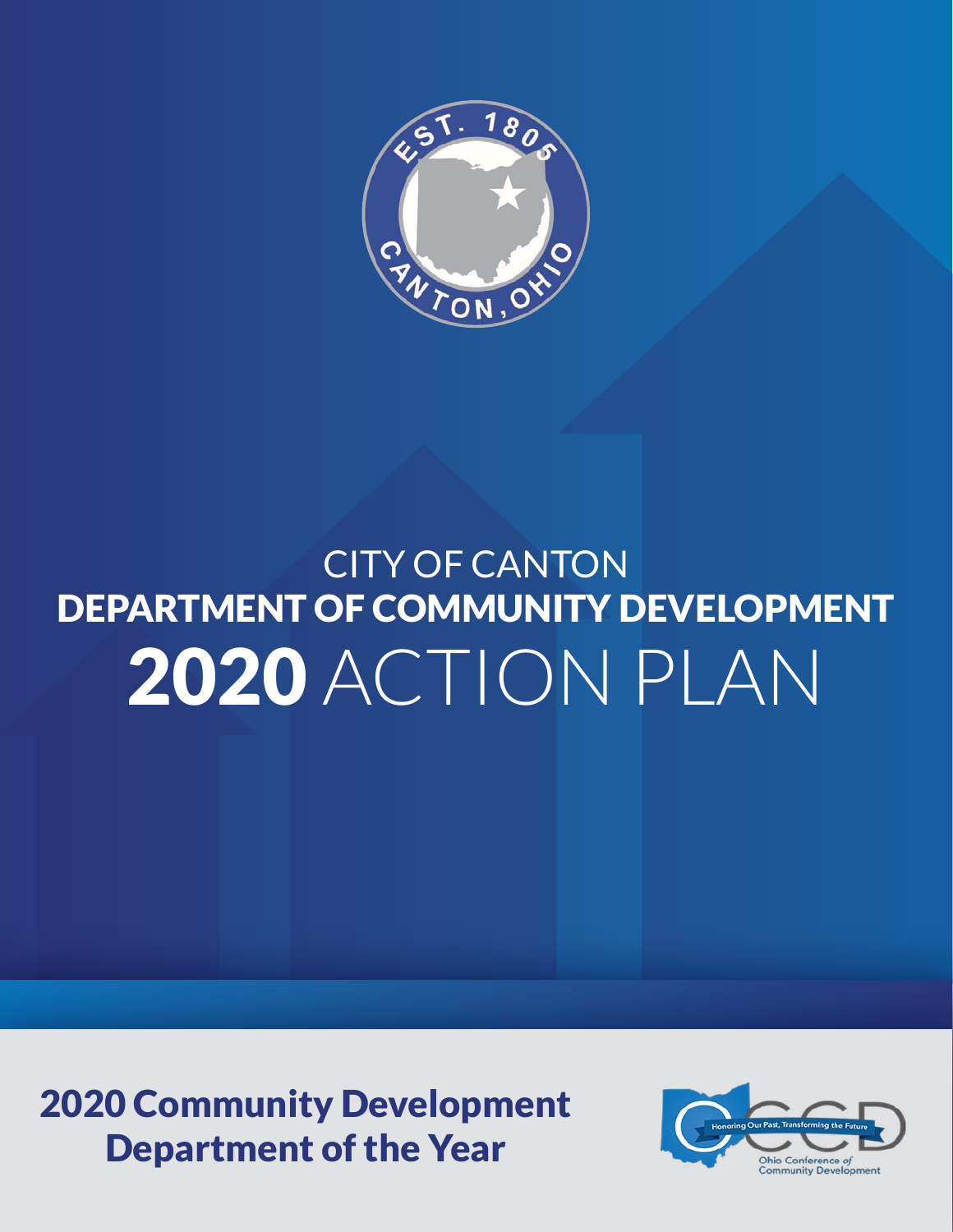# **CONTENTS**

| <b>Funding</b> |  |  |  |
|----------------|--|--|--|
| Impact         |  |  |  |
| Allocations    |  |  |  |
| Administration |  |  |  |
|                |  |  |  |

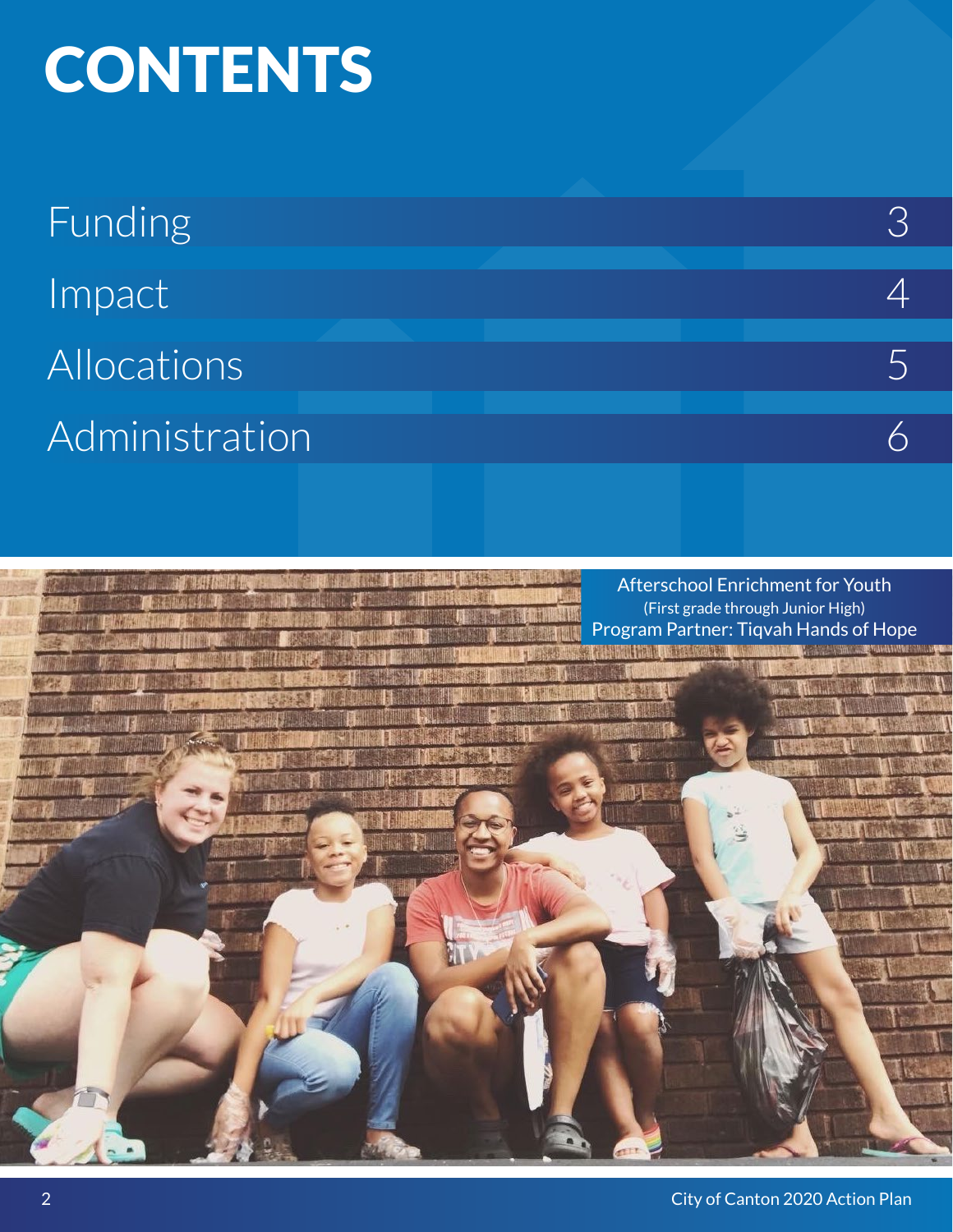# 2020 FUNDING

Community Development Block Grant Allocation (CDBG): \$ 2,762,742 Home Investment Partnerships Allocation (HOME):  $$1,084,760$ Emergency Solutions Grant Allocation (ESG): \$227,312

### TOTAL FUNDING: \$4,074,814

#### Housing Stabilization & Improvement \$1,086,921

Emergency Homeowner Repair Minor Homeowner Repair Homeowner Roof Repair Housing Preservation Rental/Homeowner New Home Construction Administration

#### Economic Development: \$117,000

Microenterprise Business/Loan Development Program Job Creation Workforce Development

#### Public Services: \$375,000

Afterschool Enrichment Programs Mental Health Services Prescription Assistance Furniture Assistance Clothing **Transportation** Fair Housing Service College Success

#### Rental Rehabilitation Projects: \$1,053,363

Rental Rehabilitation Activities Down Payment Assistance

#### Public Facilities & Improvements: \$317,000

Side Walk Improvement Non-profit agencies building improvements

#### Neighborhood Revitalization Strategy Areas: \$337,803

South East Community Center Improvements Public Services

#### Emergency Solutions Grant Program: \$227,312

Homelessness Prevention Services

#### CDBG Administration & Compliance: \$529,018

CDBG Program Administration Fair Housing Activities Environmental Review

### HOME Administration:

\$31,397 HOME Program Administration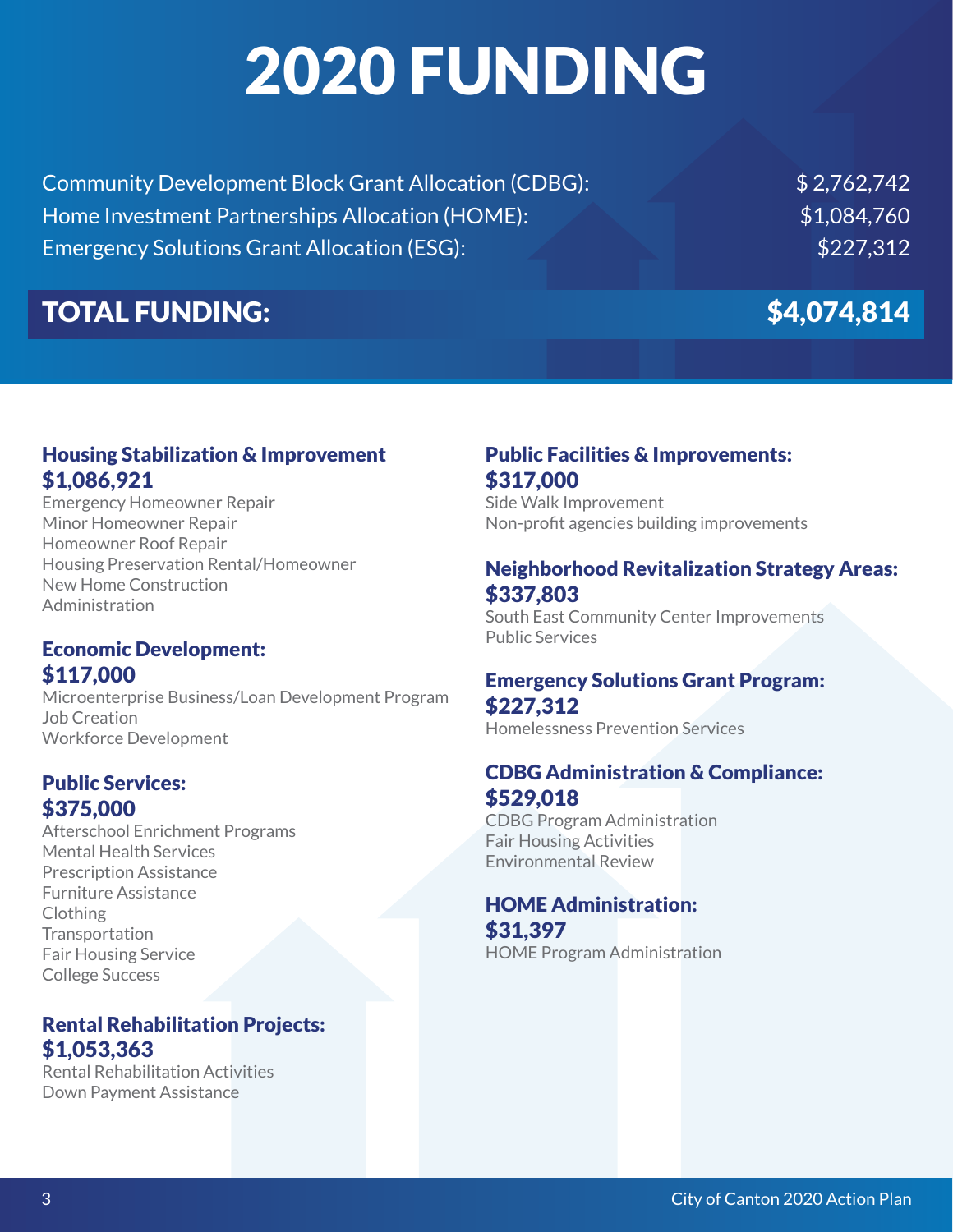## IMPACT

### 30 Partner Agencies 38 Programs



### Projected Outcomes and Community Impact:

2,667 Families Prescription Assistance 2,227 Homeless Persons Served 950 Youth Assisted 525 Households Furniture Assistance 85 Homes Rehabilitated 44 Households Lead Remediation 23 Businesses Assisted 13 Rental Units Assisted **9 Households aided with Down Payment Assistance** 8 **8** Neighborhood Renewal Project Properties 5 New Homes Constructed 4 Public Facility Improvements 1 **1** Rental Complex Impacted Citywide Fair Housing Education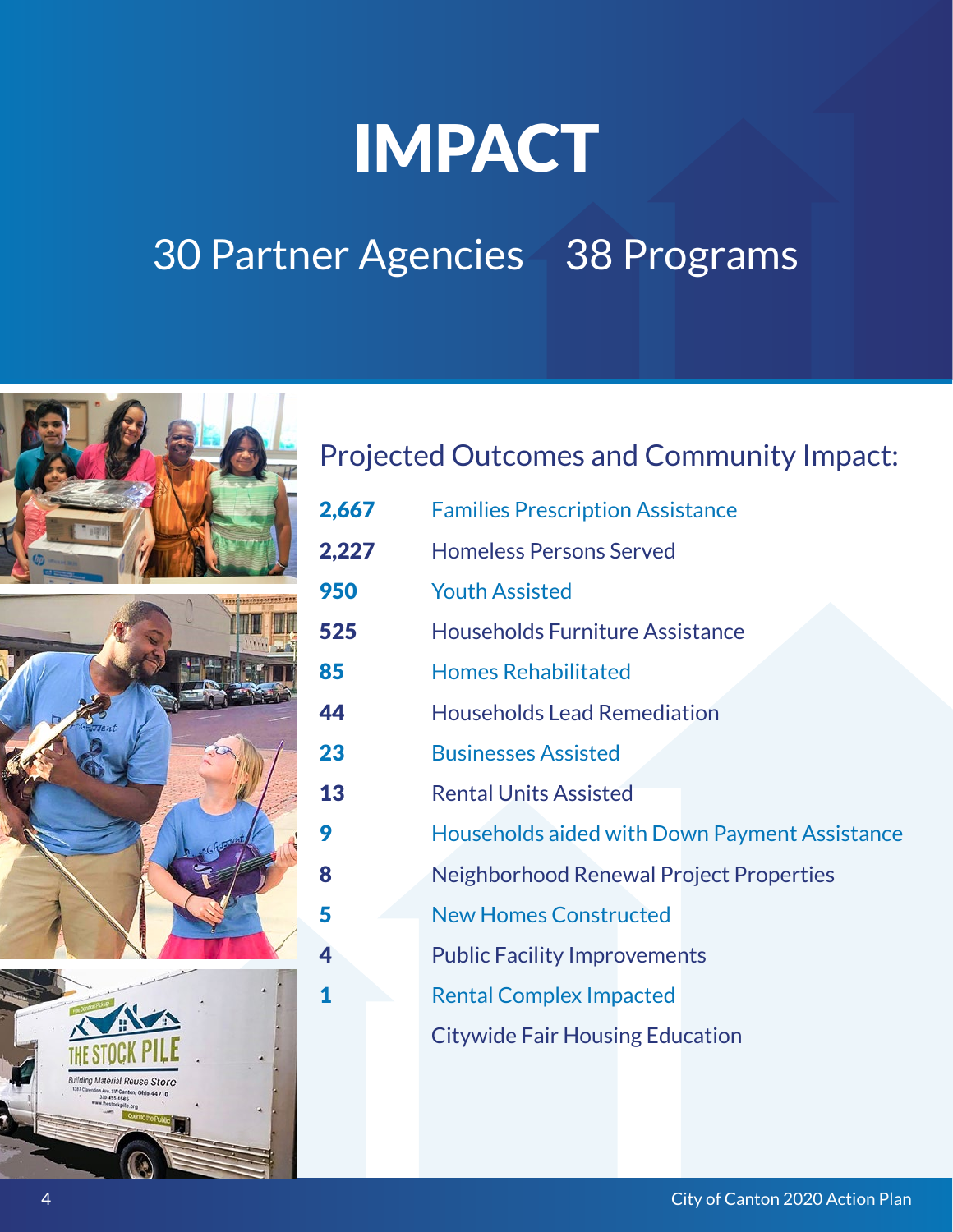# ALLOCATIONS

## 2016-2020



Community Development Block Grant Program funds are used to fund a variety of programs benefiting low- and moderate-income residents ranging from infrastructure improvements to homeowner rehabilitation programs, public services and fair housing initiatives.

### CDBG HOME ESG

HOME Program funds are used to provide loans to assist homeowners and nonprofit organizations to acquire, rehabilitate and build affordable housing units.

Emergency Solutions Grant funds are generally used for the essential services related to programs assisting the homeless population.